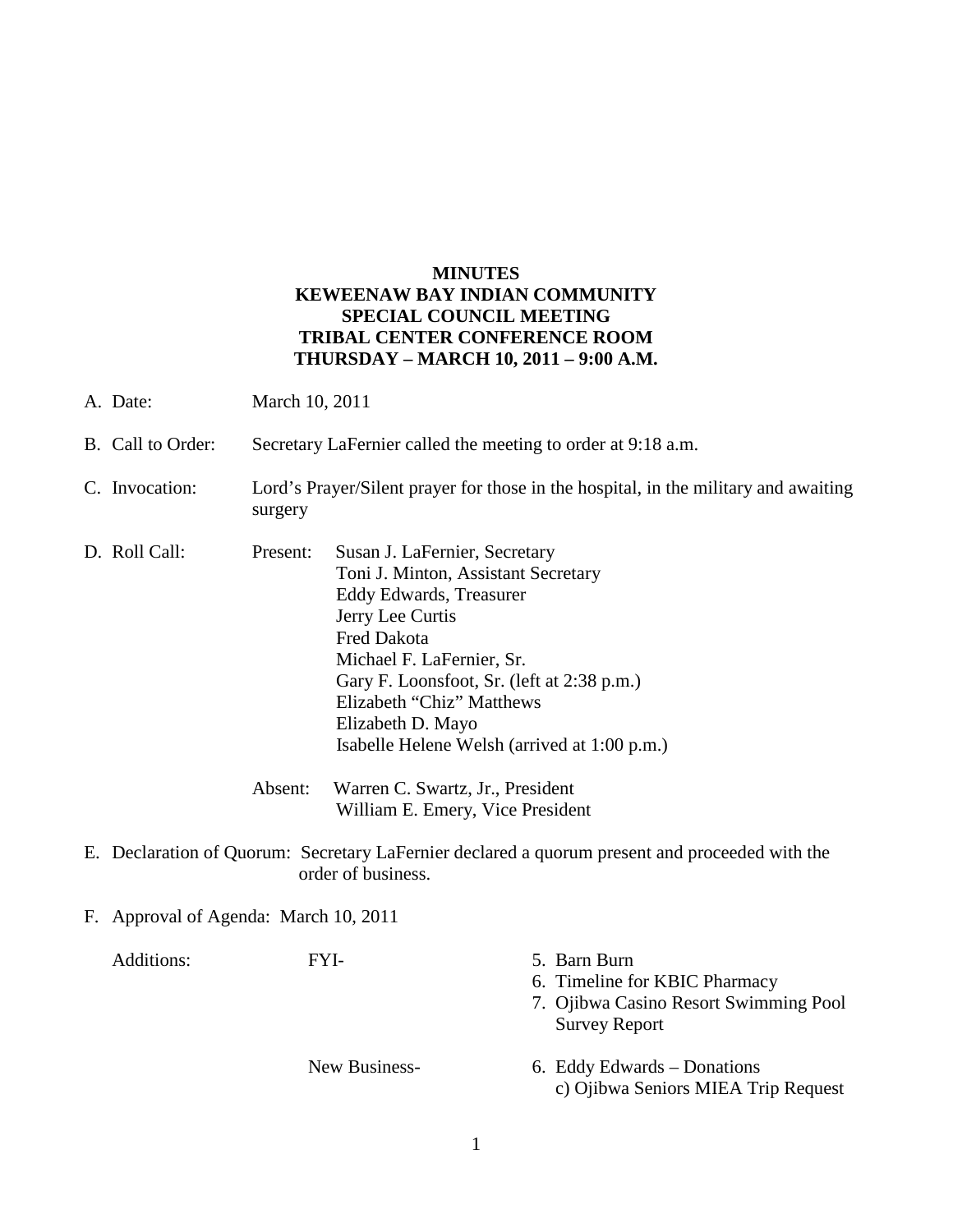| Closed Session- | 5. Susan LaFernier, Secretary –<br>a) Complaint Letter<br>b) Update on Personnel Request |  |
|-----------------|------------------------------------------------------------------------------------------|--|
| Old Business-   | 3. Toni Minton request to add Even Start                                                 |  |

yellow house to the scheduled tour

**MOTION MADE BY ELIZABETH D. MAYO TO APPROVE THE AGENDA WITH THE ADDITIONS . SUPPORTED BY GARY F. LOONSFOOT, SR. EIGHT IN FAVOR (Toni J. Minton, Eddy Edwards, Jerry Lee Curtis, Fred Dakota, Michael F. LaFernier, Sr., Gary F. Loonsfoot, Sr., Elizabeth "Chiz" Matthews, Elizabeth D. Mayo), OPPOSED - 0, ABSTAINING - 0, THREE ABSENT (Warren C. Swartz, Jr., William E. Emery, Isabelle H. Welsh), MOTION CARRIED.**

## G. For Your Information:

- 1. Tribal Tobacco News February 2011 Issue from HCI Distribution Tobacco Winnebago, Nebraska
- 2. Gregg Nominelli, Economic Developer, Romulus Travel Report March 2, 2011
- 3. March 1, 2011 Random Drug Testing Report for the Government and Enterprises
- 4. CEO Report on 2011 BIA Midwest Region Budget Meeting held on February 17, 2011 at Mystic Lake
- 5. Release Barn Burn March 3, 2011 in Baraga behind the Even Start Center
- 6. Timeline for KBIC Pharmacy opening
- 7. Ojibwa Casino Resort Swimming Pool Survey Report by Jeffrey Connor, DHHS Senior Field Environmental Health Officer
- H. Old Business:
	- 1. Vice President Emery [Not present] Draft VOIGT Intertribal Task Force letter from James Zorn, Executive Administrator GLIFWC to Dennis Knapp, MI DNRE regarding Consultation on establishment of a Moose Season in the Upper Peninsula. The Council consensus was to approve the draft letter.
	- 2. Larry Denomie III, CEO/Francis LaPointe, CFO/Julie Raby, Payroll Supervisor/Jim Nardi, Human Resources – Amendatory Agreement – KBIC 401(k) Plan for Participant Loans

**MOTION MADE BY ELIZABETH D. MAYO TO APPROVE THE LOAN POLICY FOR THE KEWEENAW BAY INDIAN COMMUNITY 401(K) PLAN ELECTIVE PROVISIONS. SUPPORTED BY JERRY LEE CURTIS. EIGHT IN FAVOR (Toni J. Minton, Eddy Edwards, Jerry Lee Curtis, Fred Dakota, Michael F. LaFernier, Sr., Gary F. Loonsfoot, Sr., Elizabeth "Chiz" Matthews, Elizabeth D. Mayo), OPPOSED - 0, ABSTAINING - 0, THREE ABSENT (Warren C. Swartz, Jr., William E. Emery, Isabelle H. Welsh), MOTION CARRIED.**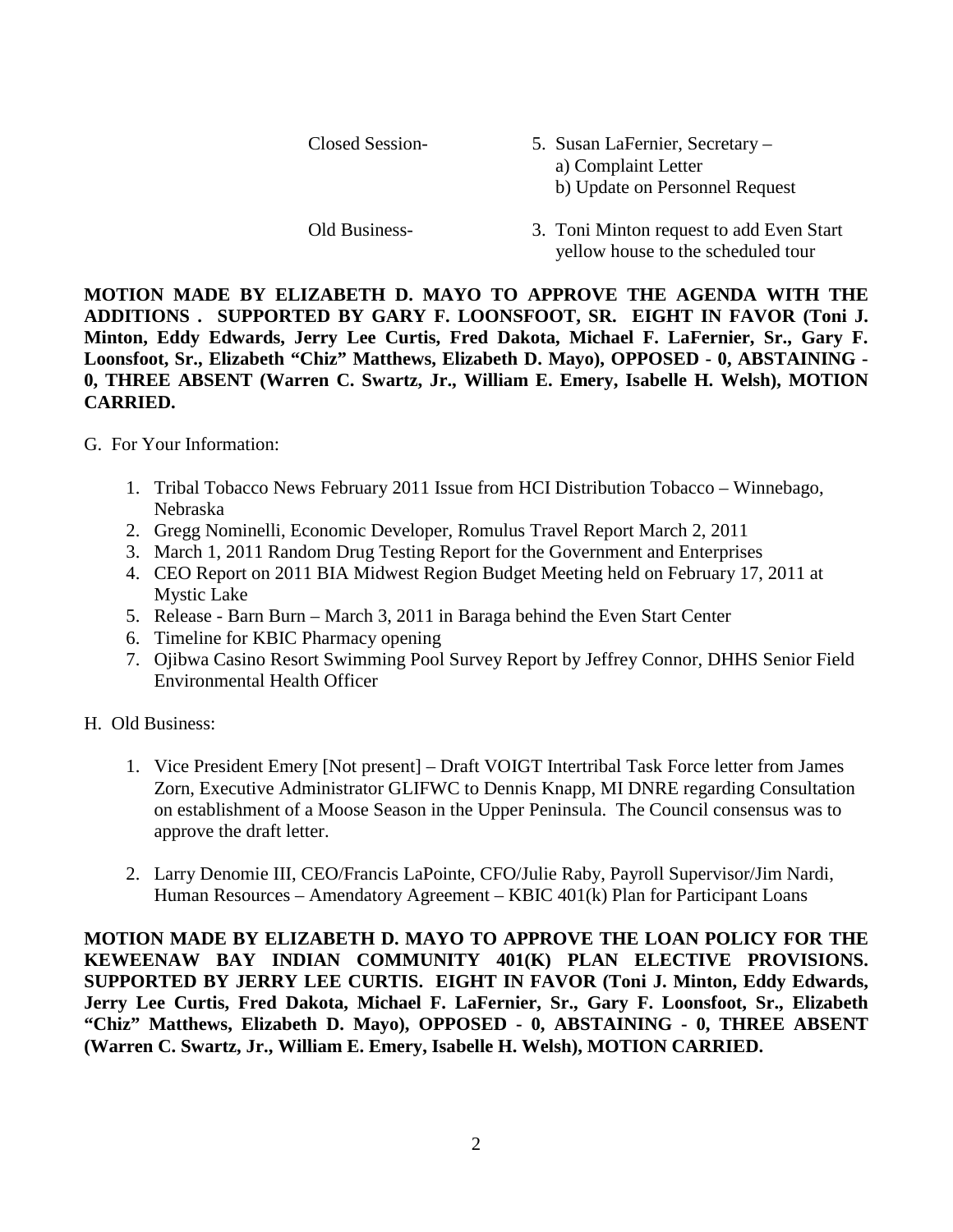- I. New Business:
	- 1. Dave Osmak, BIA Forestry Resolution KB-1807-2011 2011 Addendum to the 1993 Timber Sale Policy Statement

**MOTION MADE BY GARY F. LOONSFOOT, SR. TO APPROVE RESOLUTION KB-1807- 2011 TIMBER SALE POLICY STATEMENT. SUPPORTED BY FRED DAKOTA. EIGHT IN FAVOR (Toni J. Minton, Eddy Edwards, Jerry Lee Curtis, Fred Dakota, Michael F. LaFernier, Sr., Gary F. Loonsfoot, Sr., Elizabeth "Chiz" Matthews, Elizabeth D. Mayo), OPPOSED - 0, ABSTAINING - 0, THREE ABSENT (Warren C. Swartz, Jr., William E. Emery, Isabelle H. Welsh), MOTION CARRIED.**

- 2. Jason Ayres, Realty Officer
	- a) Resolution KB-1811-2011 Cancels lease to Randall K. Rantanen (deceased) and Barbara A. Dakota and grants to Gladys M. Rantanen Residential Lease

**MOTION MADE BY TONI J. MINTON TO APPROVE RESOLUTION KB-1811-2011 GLADYS M. RANTANEN RESIDENTIAL LEASE. SUPPORTED BY ELIZABETH "CHIZ" MATTHEWS. EIGHT IN FAVOR (Toni J. Minton, Eddy Edwards, Jerry Lee Curtis, Fred Dakota, Michael F. LaFernier, Sr., Gary F. Loonsfoot, Sr., Elizabeth "Chiz" Matthews, Elizabeth D. Mayo), OPPOSED - 0, ABSTAINING - 0, THREE ABSENT (Warren C. Swartz, Jr., William E. Emery, Isabelle H. Welsh), MOTION CARRIED.**

> b) Resolution KB-1812-2011 Charles A. Loonsfoot, Sr. and Marilyn C. Loonsfoot Residential Lease (no lease on file)

**MOTION MADE BY FRED DAKOTA TO APPROVE RESOLUTION KB-1812-2011 CHARLES A. LOONSFOOT, SR. AND MARILYN C. LOONSFOOT RESIDENTIAL LEASE. SUPPORTED BY MICHAEL F. LAFERNIER, SR. EIGHT IN FAVOR (Toni J. Minton, Eddy Edwards, Jerry Lee Curtis, Fred Dakota, Michael F. LaFernier, Sr., Gary F. Loonsfoot, Sr., Elizabeth "Chiz" Matthews, Elizabeth D. Mayo), OPPOSED - 0, ABSTAINING - 0, THREE ABSENT (Warren C. Swartz, Jr., William E. Emery, Isabelle H. Welsh), MOTION CARRIED.**

c) Resolution KB-1813-2011 Indian Reservation Roads

**MOTION MADE BY MICHAEL F. LAFERNIER, SR. TO APPROVE RESOLUTION KB-1813- 2011 INDIAN RESERVATION ROADS INVENTORY UPDATE. SUPPORTED BY GARY F. LOONSFOOT, SR. EIGHT IN FAVOR (Toni J. Minton, Eddy Edwards, Jerry Lee Curtis, Fred Dakota, Michael F. LaFernier, Sr., Gary F. Loonsfoot, Sr., Elizabeth "Chiz" Matthews, Elizabeth D. Mayo), OPPOSED - 0, ABSTAINING - 0, THREE ABSENT (Warren C. Swartz, Jr., William E. Emery, Isabelle H. Welsh), MOTION CARRIED.**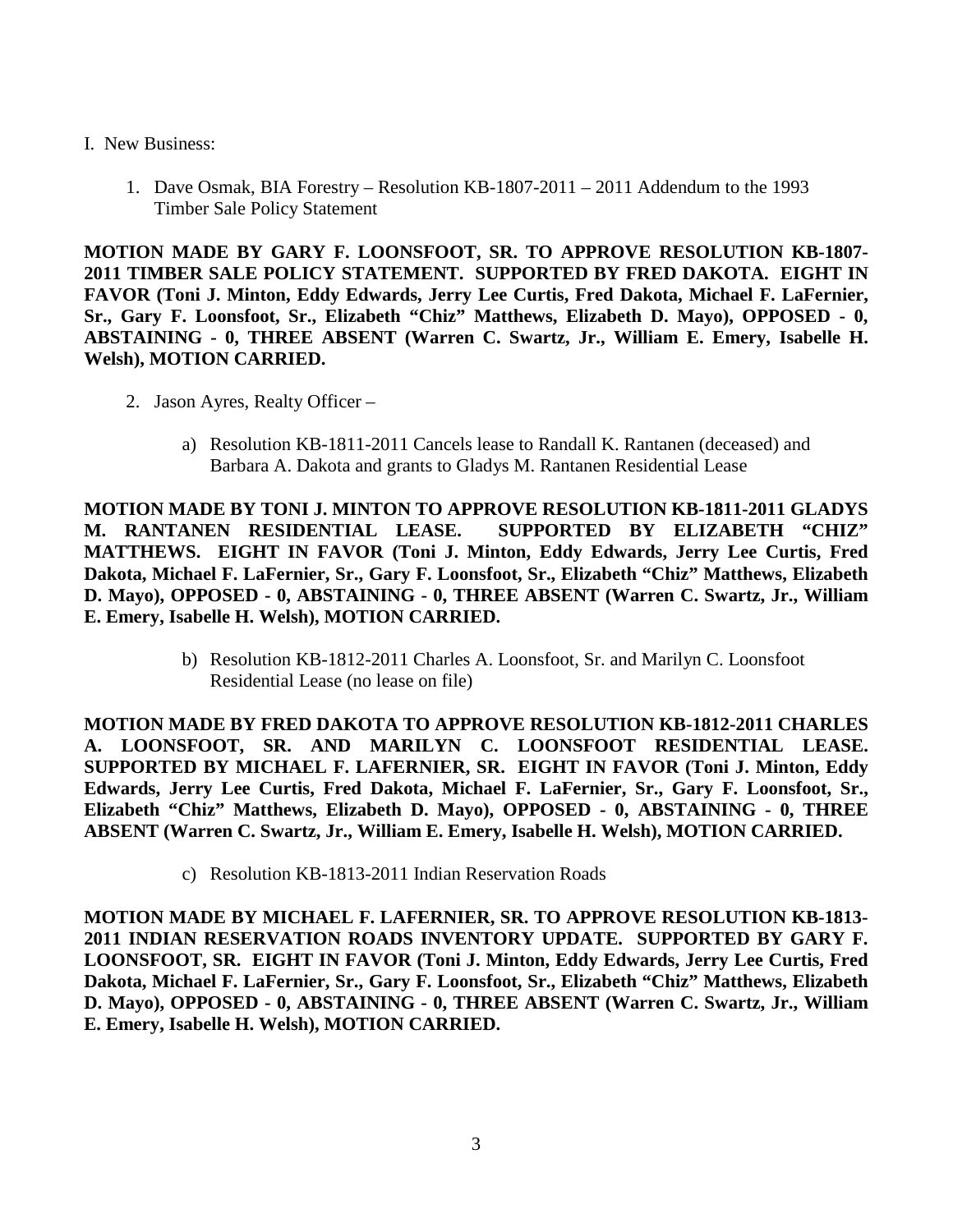d) Resolution KB-1814-2011 Long Range Transportation Plan – KBIC IRR (Indian Reservation Roads) Inventory Amendments of 2011 – KBIC LRTP Amendments of 2011

**MOTION MADE BY GARY F. LOONSFOOT, SR. TO APPROVE RESOLUTION KB-1814- 2011 IRR LONG RANGE TRANSPORTATION PLAN UPDATE. SUPPORTED BY MICHAEL F. LAFERNIER, SR. EIGHT IN FAVOR (Toni J. Minton, Eddy Edwards, Jerry Lee Curtis, Fred Dakota, Michael F. LaFernier, Sr., Gary F. Loonsfoot, Sr., Elizabeth "Chiz" Matthews, Elizabeth D. Mayo), OPPOSED - 0, ABSTAINING - 0, THREE ABSENT (Warren C. Swartz, Jr., William E. Emery, Isabelle H. Welsh), MOTION CARRIED.**

3. Bruce LaPointe, Project Manager – Floor Paint Project Proposal for the Manufacturing Plant at the Tubcraft Building

**MOTION MADE BY MICHAEL F. LAFERNIER, SR. TO APPROVE THE FLOOR PAINT AND SUPPLIES PURCHASE FROM OJIBWA BUILDING SUPPLY UP TO \$2,000.00. SUPPORTED BY ELIZABETH D. MAYO. SEVEN IN FAVOR (Toni J. Minton, Eddy Edwards, Jerry Lee Curtis, Michael F. LaFernier, Sr., Gary F. Loonsfoot, Sr., Elizabeth "Chiz" Matthews, Elizabeth D. Mayo), OPPOSED - 0, ABSTAINING - 0, FOUR ABSENT (Warren C. Swartz, Jr., William E. Emery, Fred Dakota, Isabelle H. Welsh), MOTION CARRIED.**

(Fred Dakota is out of the room)

4. Todd Warner, NRD – Hatchery Gas Management Tower Purchase to recycle water

**MOTION MADE BY ELIZABETH D. MAYO TO APPROVE THE HATCHERY UPGRADE GAS MANAGEMENT TOWER PURCHASE FROM WATER MANAGEMENT TECHNOLOGIES, IN. FOR \$6,837.88. SUPPORTED BY ELIZABETH "CHIZ" MATTHEWS. EIGHT IN FAVOR (Toni J. Minton, Eddy Edwards, Jerry Lee Curtis, Fred Dakota, Michael F. LaFernier, Sr., Gary F. Loonsfoot, Sr., Elizabeth "Chiz" Matthews, Elizabeth D. Mayo), OPPOSED - 0, ABSTAINING - 0, THREE ABSENT (Warren C. Swartz, Jr., William E. Emery, Isabelle H. Welsh), MOTION CARRIED.**

5. Vice President Emery [Not present] – Committee Vacancy Selections (2) ICWA

**MOTION MADE BY ELIZABETH D. MAYO TO APPROVE THE TWO APPLICANTS, GARY MAYO AND CLARA CORBETTE, FOR THE ICWA COMMITTEE. SUPPORTED BY JERRY LEE CURTIS. EIGHT IN FAVOR (Toni J. Minton, Eddy Edwards, Jerry Lee Curtis, Fred Dakota, Michael F. LaFernier, Sr., Gary F. Loonsfoot, Sr., Elizabeth "Chiz" Matthews, Elizabeth D. Mayo), OPPOSED - 0, ABSTAINING - 0, THREE ABSENT (Warren C. Swartz, Jr., William E. Emery, Isabelle H. Welsh), MOTION CARRIED.**

- 6. Eddy Edwards, Treasurer
	- a) Bill (Chill) Seppanen Donation Request "Out of the Darkness Community Walk" in Iron Mountain September 17, 2011 by the American Foundation for Suicide Prevention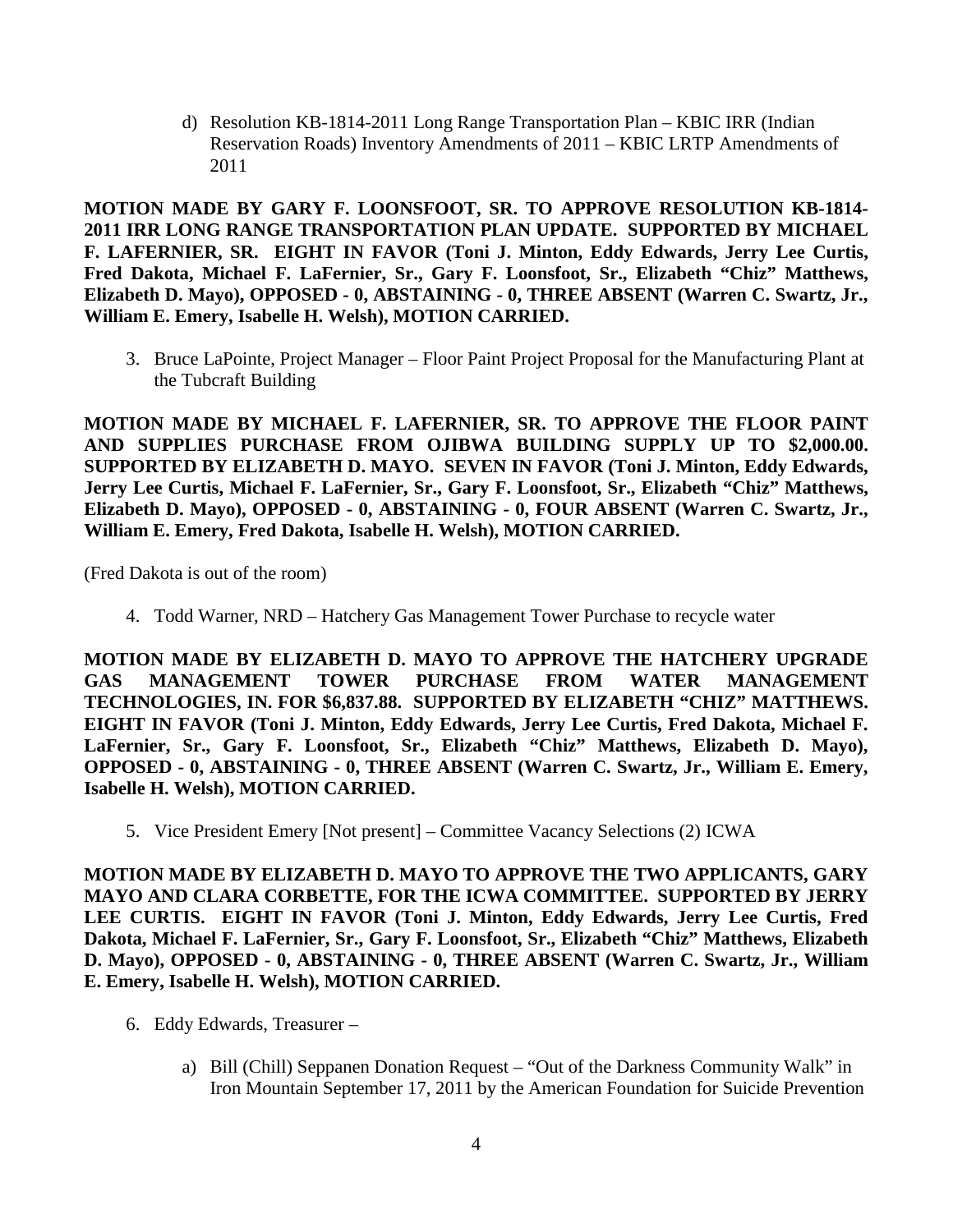**MOTION MADE BY ELIZABETH D. MAYO TO APPROVE \$250.00 FOR THE OUT OF THE DARKNESS COMMUNITY WALK AMERICAN FOUNDATION FOR SUICIDE PREVENTION AWARENESS CAMPAIGN. SUPPORTED BY JERRY LEE CURTIS. EIGHT IN FAVOR (Toni J. Minton, Eddy Edwards, Jerry Lee Curtis, Fred Dakota, Michael F. LaFernier, Sr., Gary F. Loonsfoot, Sr., Elizabeth "Chiz" Matthews, Elizabeth D. Mayo), OPPOSED - 0, ABSTAINING - 0, THREE ABSENT (Warren C. Swartz, Jr., William E. Emery, Isabelle H. Welsh), MOTION CARRIED.**

> b) Kathy Manning – Donation Request for Hannah Holma - Marquette Advantage Girls AA 19U Hockey Nationals the end of March.

**MOTION MADE BY TONI J. MINTON TO APPROVE THE DONATION REQUEST FROM KATHY MANNING IN THE AMOUNT OF \$260.00 FOR HER GRANDDAUGHTER HANNAH HOLMA TO PARTICIPATE IN THE HOCKEY NATIONALS TOURNAMENT IN CALIFORNIA. SUPPORTED BY ELIZABETH "CHIZ" MATTHEWS. SIX IN FAVOR (Toni J. Minton, Jerry Lee Curtis, Fred Dakota, Michael F. LaFernier, Sr., Gary F. Loonsfoot, Sr., Elizabeth "Chiz" Matthews), ONE OPPOSED (Eddy Edwards), ABSTAINING - 0, FOUR ABSENT (Warren C. Swartz, Jr., William E. Emery, Elizabeth D. Mayo, Isabelle H. Welsh), MOTION CARRIED.**

(Elizabeth Mayo is out of the room)

- c) Ojibwa Seniors MIEA Trip Request April 18 in Sault Ste. Marie Funds have been budgeted for the MIEA trips.
- 7. Larry Denomie III, CEO Negaunee Township Request from William Carlson, Supervisor, to Utilize Escrowed 2% Funds in the amount of \$26,953.50

**MOTION MADE BY ELIZABETH D. MAYO TO DENY THE REQUEST OF NEGAUNEE TOWNSHIP TO UTILIZE THE 2% FUNDS THAT ARE IN ESCROW. SUPPORTED BY MICHAEL F. LAFERNIER, SR. EIGHT IN FAVOR (Toni J. Minton, Eddy Edwards, Jerry Lee Curtis, Fred Dakota, Michael F. LaFernier, Sr., Gary F. Loonsfoot, Sr., Elizabeth "Chiz" Matthews, Elizabeth D. Mayo), OPPOSED - 0, ABSTAINING - 0, THREE ABSENT (Warren C. Swartz, Jr., William E. Emery, Isabelle H. Welsh), MOTION CARRIED.**

- J. Closed Session:
	- 1. Dale Dakota Personnel Issue
	- 2. Robert Mudd, Baraga Casino General Manager Marco, Inc. Consultant Agreement
	- 3. Jacki Skytta, Casinos Marketing Manager/Dorothy Pryor, Pressbox Manager Male Revue Show Contract
	- 4. Larry Denomie III, CEO/Heather Chapman, Assistant Attorney Fitness Center Equipment Removal Update
	- 5. Susan LaFernier, Secretary
		- a) Complaint Letter
		- b) Update on Personnel Request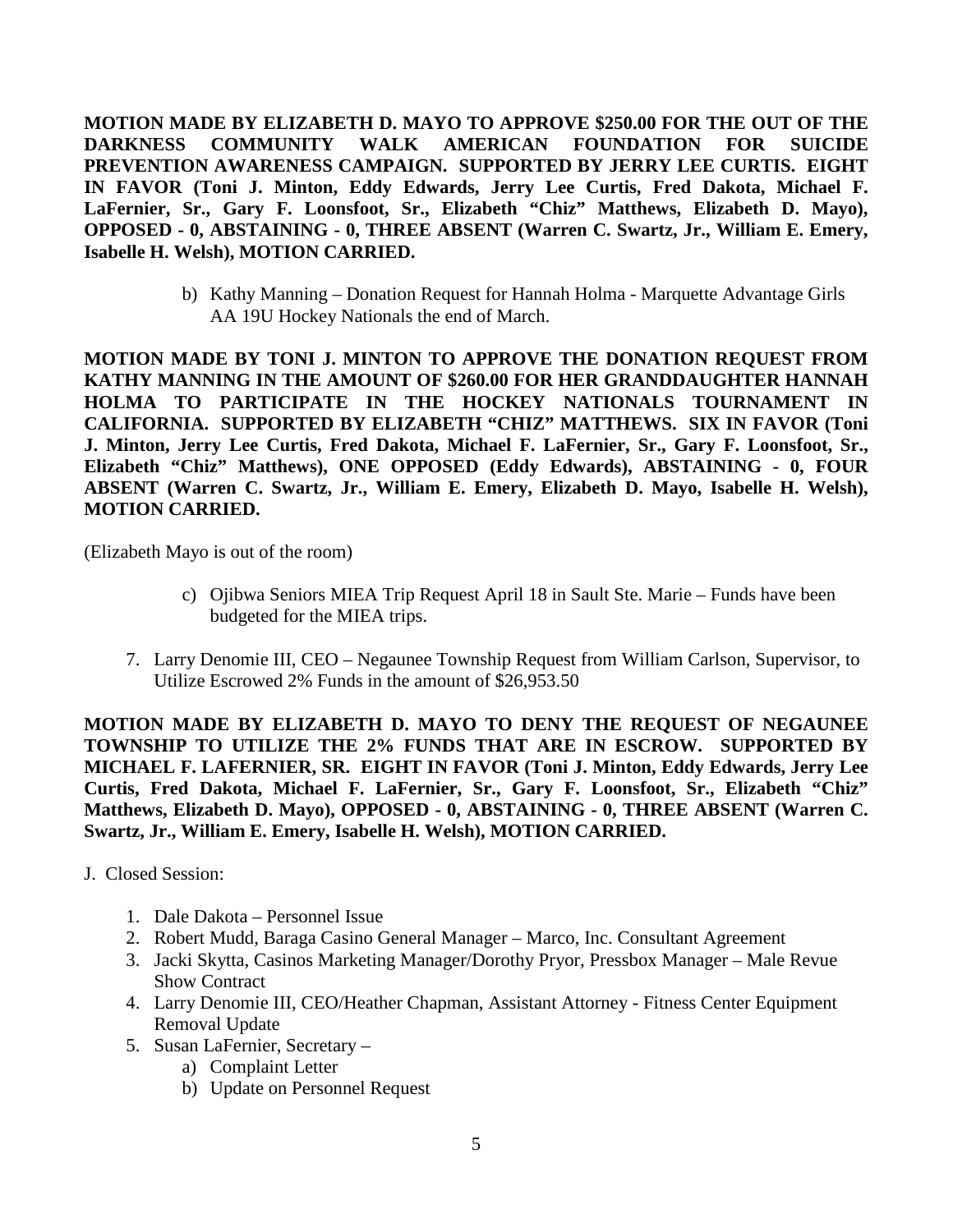**MOTION MADE BY ELIZABETH "CHIZ" MATTHEWS TO GO INTO CLOSED SESSION AT 10:55 A.M. SUPPORTED BY GARY F. LOONSFOOT, SR. SIX IN FAVOR (Toni J. Minton, Eddy Edwards, Jerry Lee Curtis, Michael F. LaFernier, Sr., Gary F. Loonsfoot, Sr., Elizabeth "Chiz" Matthews), TWO OPPOSED (Fred Dakota, Elizabeth D. Mayo), ABSTAINING - 0, THREE ABSENT (Warren C. Swartz, Jr., William E. Emery, Isabelle H. Welsh), MOTION CARRIED.**

**Break: 10:56 – 11:08 a.m.** 

**Lunch: 12:08 – 1:00 p.m.** 

**Isabelle Welsh arrived at 1:00 p.m.** 

**Even Start/Pre-Primary Program Consolidation - Tour of Even Start Yellow House/New Early Childhood Education Center until 2:35 p.m.**

**Gary Loonsfoot, Sr. left at 2:38 p.m.** 

**Break: 3:35 – 3:45 p.m.** 

**MOTION MADE BY EDDY EDWARDS TO GO INTO OPEN SESSION AT 4:36 P.M. SUPPORTED BY ELIZABETH D. MAYO. EIGHT IN FAVOR (Toni J. Minton, Eddy Edwards, Jerry Lee Curtis, Fred Dakota, Michael F. LaFernier, Sr., Elizabeth "Chiz" Matthews, Elizabeth D. Mayo, Isabelle H. Welsh), OPPOSED - 0, ABSTAINING - 0, THREE ABSENT (Warren C. Swartz, Jr., William E. Emery, Gary F. Loonsfoot, Sr.), MOTION CARRIED.** 

Diamond Talent LLC Contract – November 15, 2011 for \$1,500.00

**MOTION MADE BY ELIZABETH D. MAYO TO APPROVE THE DIAMOND TALENT LLC FOR MALE REVUE SHOW IN NOVEMBER 2011. SUPPORTED BY MICHAEL F. LAFERNIER, SR. SEVEN IN FAVOR (Toni J. Minton, Eddy Edwards, Jerry Lee Curtis, Fred Dakota, Michael F. LaFernier, Sr., Elizabeth "Chiz" Matthews, Elizabeth D. Mayo), OPPOSED - 0, ABSTAINING - 0, FOUR ABSENT (Warren C. Swartz, Jr., William E. Emery, Gary F. Loonsfoot, Sr., Isabelle H. Welsh), MOTION CARRIED.**

(Isabelle Welsh is out of the room)

Marco Inc. Consulting Agreement – to provide computer consulting services for the Baraga and Marquette Casinos for \$4,595.00

**MOTION MADE BY ELIZABETH D. MAYO TO APPROVE THE MARCO INC. CONSULTING AGREEMENT. SUPPORTED BY TONI J. MINTON. EIGHT IN FAVOR (Toni J. Minton, Eddy Edwards, Jerry Lee Curtis, Fred Dakota, Michael F. LaFernier, Sr., Elizabeth "Chiz" Matthews, Elizabeth D. Mayo, Isabelle H. Welsh), OPPOSED - 0, ABSTAINING - 0, THREE ABSENT (Warren C. Swartz, Jr., William E. Emery, Gary F. Loonsfoot, Sr.), MOTION CARRIED.**